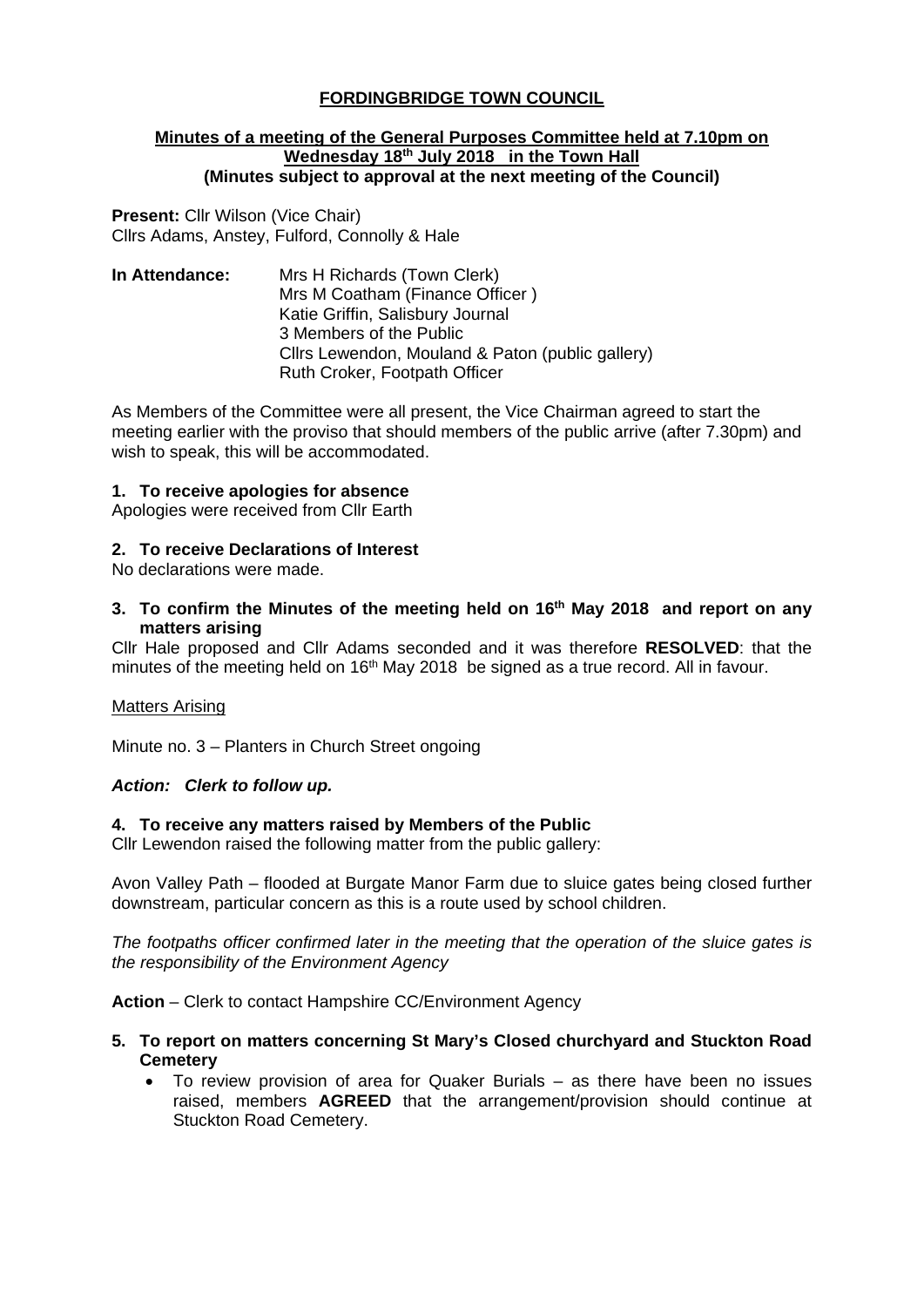# **6. To report on any matters relating to the Town Hall**

- To consider the report from SBA for repair works. Members did not wish to discuss or comment following the briefing which had preceded this Committee meeting. Further discussion would be required once costings had been identified.
- To consider the use of equipment by hirers. The Clerk reported that a request had been received from a hirer to use the projector at a private function; however the Clerk informed members that problems had recently been experienced by users of the projector.

Members considered the potential impact on the regular hire of the equipment by organisations should the equipment be damaged or become faulty.

Cllr Adams proposed and it was seconded by Cllr Fulford and therefore **RESOLVED**: that the projector and associated equipment should not be made available to private hirers of the hall but will be available to groups and organisations who have received training in its use.

**Action** Clerk to amend charging schedule and advise private hirer accordingly.

# **7. To report on any matters relating to the Information Office**

• The Clerk reported that there was a problem with the door to the Information Office and repairs are required. As this is the Council's responsibility under the terms of the lease, quotes have been sought.

*Item 9 was brought forward to allow a Member of the Public to speak regarding Highways.*

# **9. To report on any matters concerning Highways**

A local resident enquired whether any progress had been made regarding the Planters placed by private individuals in Church Street. The Clerk advised that correspondence was ongoing with Hampshire County Council regarding the extent of the Highway; unfortunately the officer dealing with the issue was not available. Members raised concern over the impact of plastic containers in a conservation area.

**Action**: Clerk to chase with Highways & contact Conservation Officer

# **10. Matters concerning the Allotments**

• To consider quotations for replacement of boundary fence

Members considered 2 quotes received for the replacement of the boundary fence (car park boundary).

Cllr Hale proposed and it was seconded by Cllr Fulford and therefore **RESOLVED**: to recommend to the Finance & Policy Committee on 25<sup>th</sup> July 2018 to accept the quotation for the replacement of the fence received from Matthew Bright in the sum of **£1,410.00 inc VAT.**

*Member of the public left the meeting.*

# **11. To consider a request to display a plaque on the flower towers**

Members considered the request from Scentsational Plants to place a plaque on the towers indicating that the company had filled the towers. Some members considered that this was a form of advertising by a commercial enterprise.

Cllr Fulford proposed and it was seconded by Cllr Adams to allow the placing of a plaque on the towers as described above – following a vote of 2 for and 3 against (1 abstention) it was **RESOLVED** not to allow the provision.